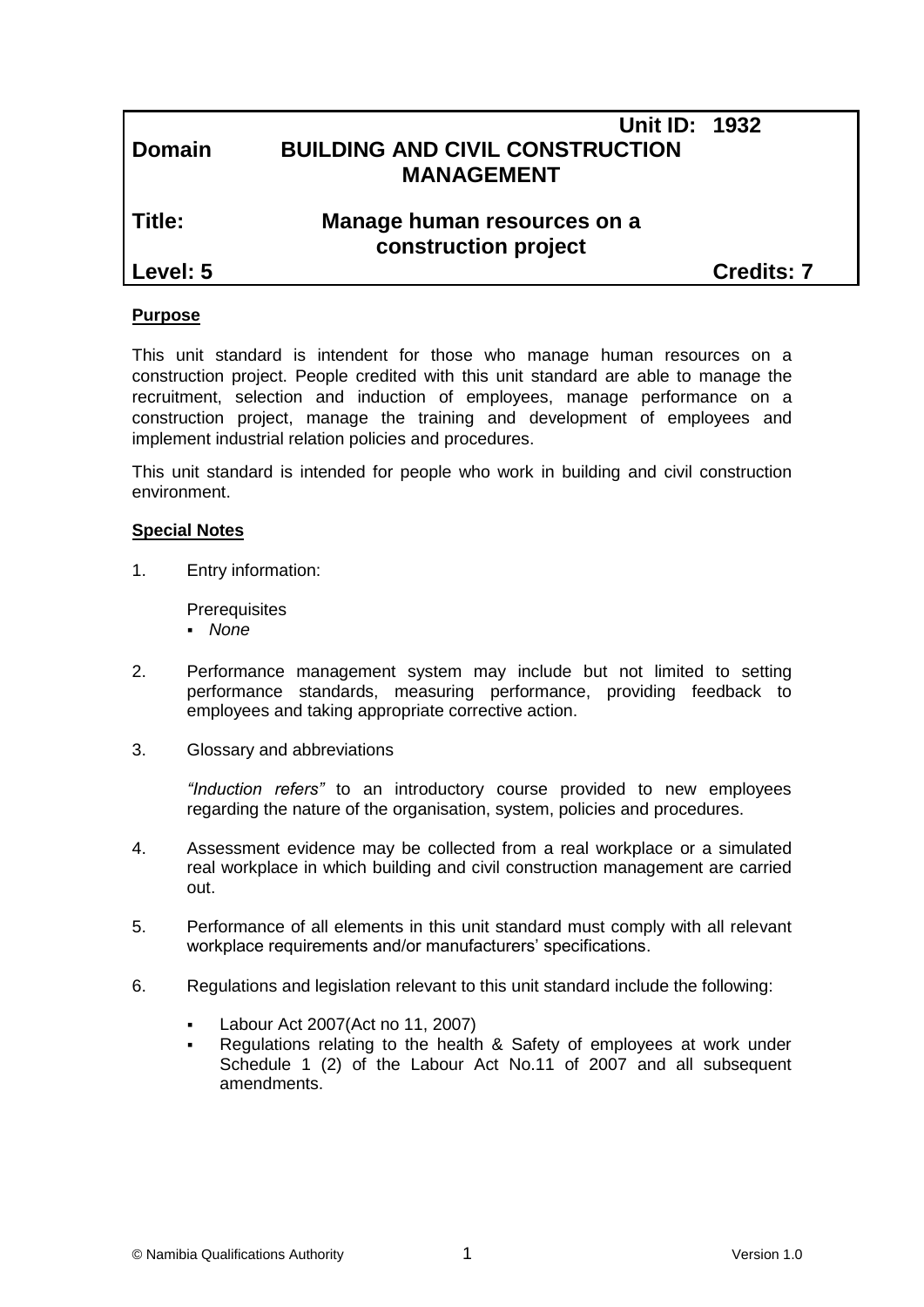#### **Quality Assurance Requirements**

This unit standard and others within this subfield may be awarded by institutions which meet the accreditation requirements set by the Namibia Qualifications Authority and the Namibia Training Authority and which comply with the national assessment and moderation requirements. Details of specific accreditation requirements and the national assessment arrangements are available from the Namibia Qualifications Authority and the Namibia Training Authority on [www.nta.com.na.](http://www.nta.com.na/)

## **Elements and Performance Criteria**

#### **Element 1: Manage the recruitment, selection and induction of employees**

#### **Performance criteria**

- 1.1 Site and company procedures and policies are adhered to during recruitment, selection and induction of employees.
- 1.2 Selection criteria are developed in line with project requirements and partiality or bias is avoided.
- 1.3 Legislative requirements are adhered to with regard to selection and recruitment practices.
- 1.4 New employees are inducted, including general organizational information and job specific training.

#### **Element 2: Manage performance on a construction project**

#### **Performance criteria**

- 2.1 Positive and challenging working climate is maintained within teams.
- 2.2 Performance management systems are established and implemented.
- 2.3 Conflict within and between teams and individuals are timeously and constructively resolved.

#### **Element 3: Manage the training and development of employees**

#### **Performance criteria**

- 3.1 Employees are equipped with appropriate skills and tools in order to perform their jobs competently.
- 3.2 Workplace learning and assessment is facilitated in accordance with the requirements of the learner and the applicable legislations.
- 3.3 Developmental needs, motivation, courageous conversation and career aspirations of employees are established and addressed appropriately.